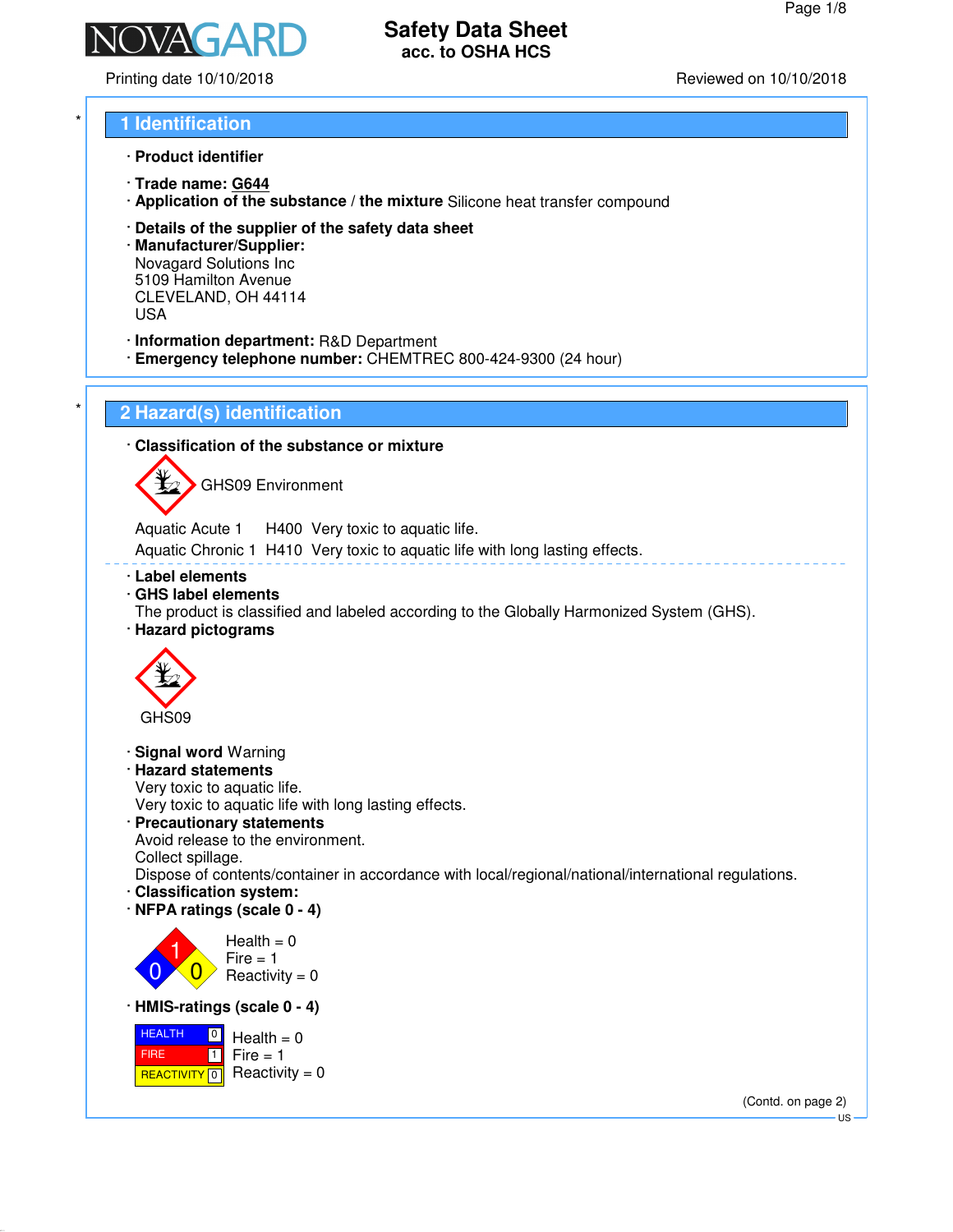(Contd. of page 1)

# **Safety Data Sheet acc. to OSHA HCS**

Printing date 10/10/2018 Reviewed on 10/10/2018

NAGAR

#### **Trade name: G644**

- · **Other hazards**
- · **Results of PBT and vPvB assessment**
- · **PBT:** Not applicable.
- · **vPvB:** Not applicable.

#### **3 Composition/information on ingredients**

· **Chemical characterization: Mixtures**

- · **Description:** Mixture of the substances listed below with nonhazardous additions.
- · **Dangerous components:**
- 1314-13-2 zinc oxide 70–80%

#### \* **4 First-aid measures**

- · **Description of first aid measures**
- · **After inhalation:** Supply fresh air; consult doctor in case of complaints.
- · **After skin contact:** Generally the product does not irritate the skin.
- · **After eye contact:** Rinse opened eye for several minutes under running water.
- · **After swallowing:** If symptoms persist consult doctor.
- · **Information for doctor:**
- · **Most important symptoms and effects, both acute and delayed** No further relevant information available.
- · **Indication of any immediate medical attention and special treatment needed** No further relevant information available.

#### **5 Fire-fighting measures**

- · **Extinguishing media**
- · **Suitable extinguishing agents:** Use fire fighting measures that suit the environment.
- · **Special hazards arising from the substance or mixture** No further relevant information available.
- · **Advice for firefighters**
- · **Protective equipment:** No special measures required.

## \* **6 Accidental release measures**

- · **Personal precautions, protective equipment and emergency procedures** Not required.
- · **Environmental precautions:** Do not allow product to reach sewage system or any water course. Inform respective authorities in case of seepage into water course or sewage system. Do not allow to enter sewers/ surface or ground water. · **Methods and material for containment and cleaning up:**
- Dispose contaminated material as waste according to item 13.
- · **Reference to other sections** See Section 7 for information on safe handling. See Section 8 for information on personal protection equipment. See Section 13 for disposal information.

(Contd. on page 3)

US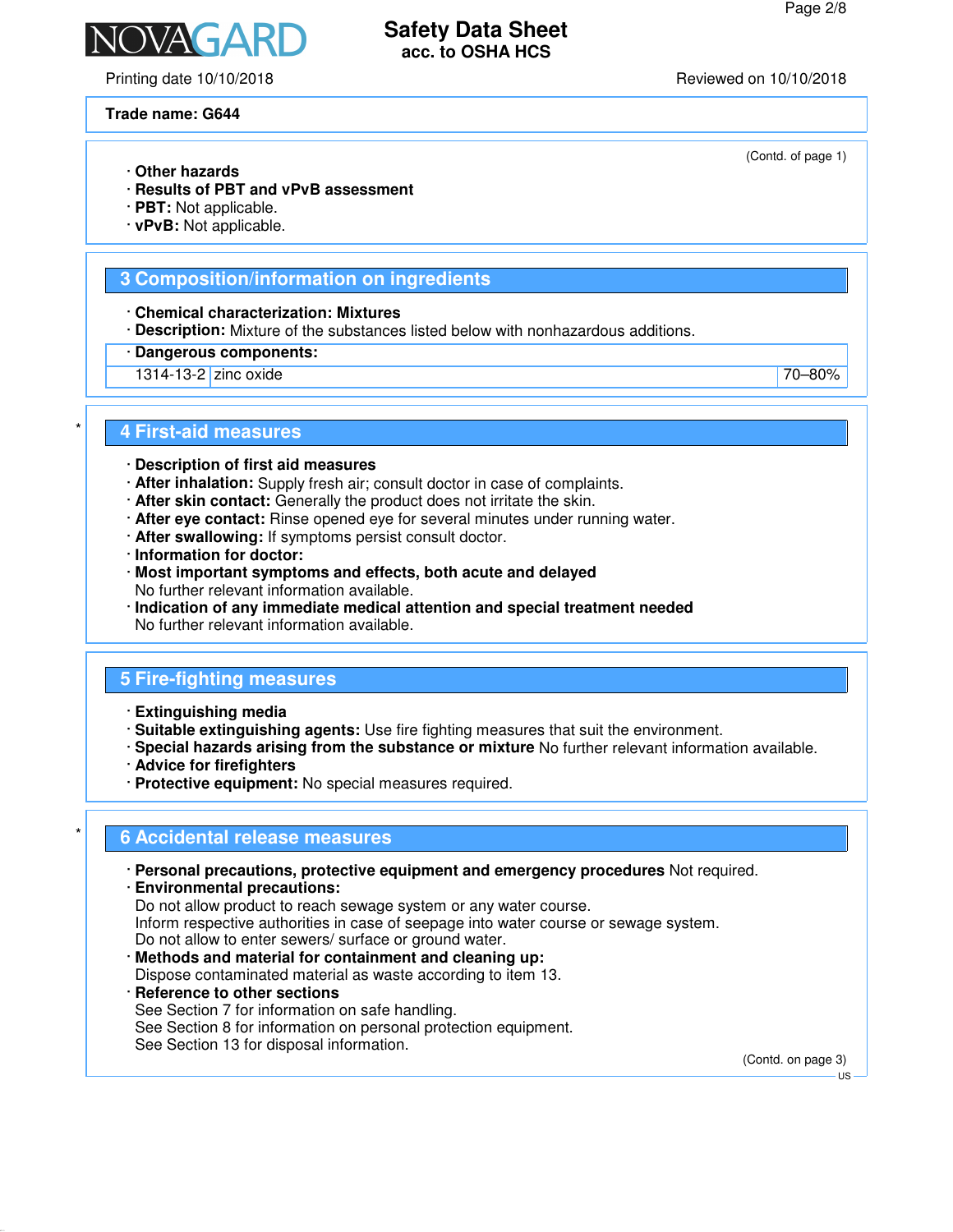

Printing date 10/10/2018 Reviewed on 10/10/2018

#### **Trade name: G644**

| (Contd. of page 2)<br>· Protective Action Criteria for Chemicals |                          |                         |  |  |
|------------------------------------------------------------------|--------------------------|-------------------------|--|--|
| $·$ PAC-1:                                                       |                          |                         |  |  |
| 1314-13-2 zinc oxide                                             |                          | 10 mg/m $3$             |  |  |
|                                                                  | 115-77-5 pentaerythritol | $30 \text{ mg/m}^3$     |  |  |
| $·$ PAC-2:                                                       |                          |                         |  |  |
| 1314-13-2 zinc oxide                                             |                          | 15 mg/m $3$             |  |  |
|                                                                  | 115-77-5 pentaerythritol | 90 mg/m $3$             |  |  |
| $·$ PAC-3:                                                       |                          |                         |  |  |
| 1314-13-2 zinc oxide                                             |                          | 2,500 mg/m <sup>3</sup> |  |  |
|                                                                  | 115-77-5 pentaerythritol | 540 mg/m <sup>3</sup>   |  |  |

#### \* **7 Handling and storage**

- · **Handling:**
- · **Precautions for safe handling** No special precautions are necessary if used correctly.
- · **Information about protection against explosions and fires:** No special measures required.
- · **Conditions for safe storage, including any incompatibilities**
- · **Storage:**
- · **Requirements to be met by storerooms and receptacles:** No special requirements.
- · **Information about storage in one common storage facility:** Not required.
- · **Further information about storage conditions:** None.
- · **Specific end use(s)** No further relevant information available.

## \* **8 Exposure controls/personal protection**

· **Additional information about design of technical systems:** No further data; see item 7.

#### · **Control parameters**

| Components with limit values that require monitoring at the workplace: |
|------------------------------------------------------------------------|
|------------------------------------------------------------------------|

#### **1314-13-2 zinc oxide**

- PEL Long-term value: 15<sup>\*</sup> 5<sup>\*\*</sup> mg/m<sup>3</sup> \*total dust \*\*respirable fraction and fume
- REL Short-term value: 10<sup>\*\*</sup> mg/m<sup>3</sup> Long-term value:  $5 \text{ mg/m}^3$ Ceiling limit value: 15\* mg/m³ \*dust only \*\*fume
- TLV Short-term value: 10<sup>\*</sup> mg/m<sup>3</sup> Long-term value:  $2<sup>*</sup>$  mg/m<sup>3</sup> \*as respirable fraction

· **Additional information:** The lists that were valid during the creation were used as basis.

- · **Exposure controls**
- · **Personal protective equipment:**
- · **General protective and hygienic measures:** Wash hands before breaks and at the end of work.
- · **Breathing equipment:** Not required.
- · **Protection of hands:**

The glove material has to be impermeable and resistant to the product/ the substance/ the preparation.

US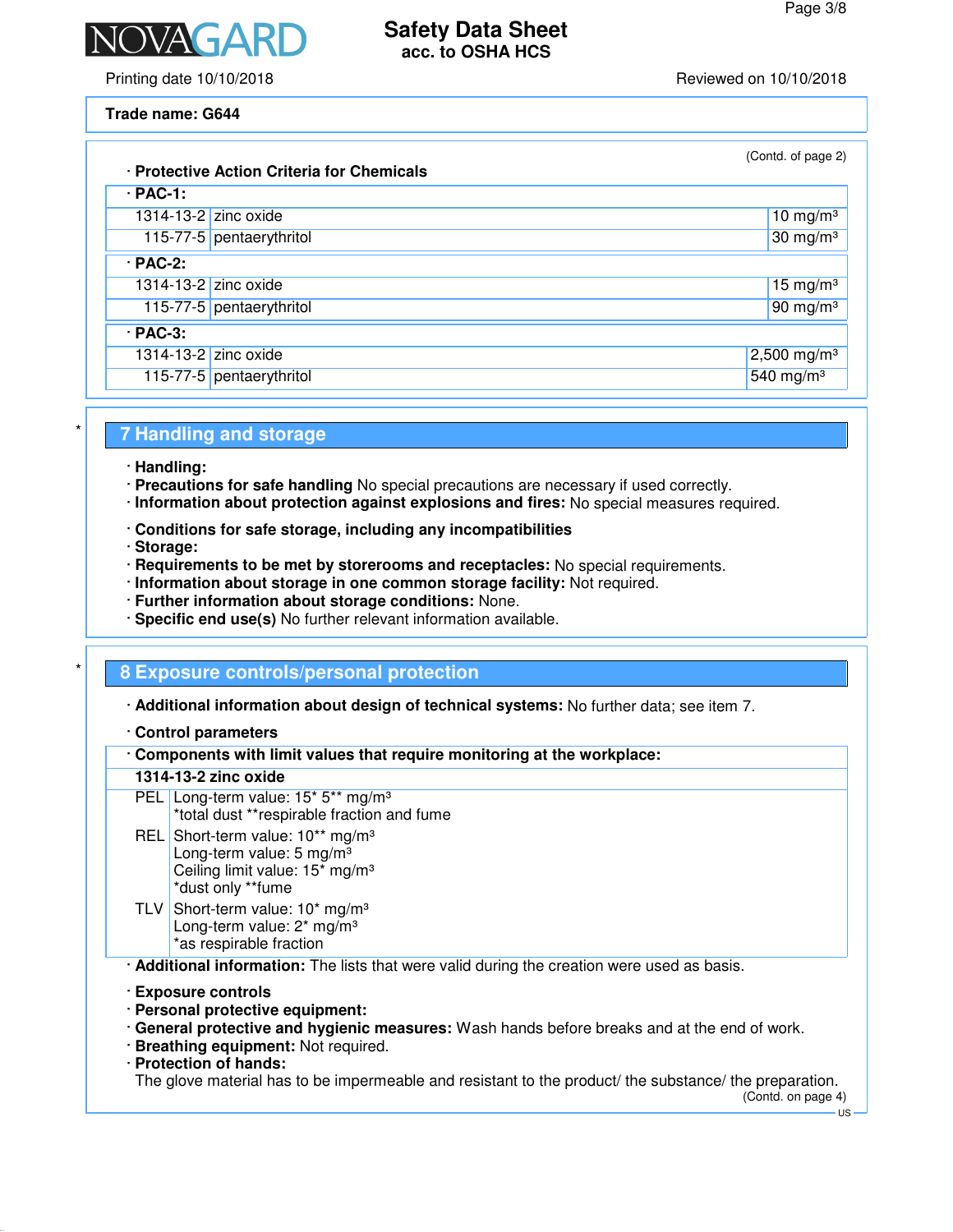Printing date 10/10/2018 Reviewed on 10/10/2018

**NAGA** 

#### **Trade name: G644**

(Contd. of page 3)

Due to missing tests no recommendation to the glove material can be given for the product/ the preparation/ the chemical mixture.

Selection of the glove material on consideration of the penetration times, rates of diffusion and the degradation

#### · **Material of gloves**

The selection of the suitable gloves does not only depend on the material, but also on further marks of quality and varies from manufacturer to manufacturer. As the product is a preparation of several substances, the resistance of the glove material can not be calculated in advance and has therefore to be checked prior to the application.

#### · **Penetration time of glove material**

The exact break through time has to be found out by the manufacturer of the protective gloves and has to be observed.

· **Eye protection:** Not required.

| Highly viscous<br>White<br>Odorless<br>Not determined.<br>Not applicable.<br>Undetermined.<br>Undetermined.<br>>260 °C (>500 °F)<br>Not determined.<br>Not determined.<br>Product is not selfigniting.<br>Product does not present an explosion hazard. |
|---------------------------------------------------------------------------------------------------------------------------------------------------------------------------------------------------------------------------------------------------------|
|                                                                                                                                                                                                                                                         |
|                                                                                                                                                                                                                                                         |
|                                                                                                                                                                                                                                                         |
|                                                                                                                                                                                                                                                         |
|                                                                                                                                                                                                                                                         |
|                                                                                                                                                                                                                                                         |
|                                                                                                                                                                                                                                                         |
|                                                                                                                                                                                                                                                         |
|                                                                                                                                                                                                                                                         |
|                                                                                                                                                                                                                                                         |
|                                                                                                                                                                                                                                                         |
|                                                                                                                                                                                                                                                         |
|                                                                                                                                                                                                                                                         |
|                                                                                                                                                                                                                                                         |
|                                                                                                                                                                                                                                                         |
| Not determined.                                                                                                                                                                                                                                         |
| Not determined.                                                                                                                                                                                                                                         |
| Not applicable.                                                                                                                                                                                                                                         |
| 2.5 g/cm <sup>3</sup> (20.8625 lbs/gal)                                                                                                                                                                                                                 |
| Not determined.                                                                                                                                                                                                                                         |
| Not applicable.                                                                                                                                                                                                                                         |
| Not applicable.                                                                                                                                                                                                                                         |
|                                                                                                                                                                                                                                                         |
| Insoluble.                                                                                                                                                                                                                                              |
| · Partition coefficient (n-octanol/water): Not determined.                                                                                                                                                                                              |
| Not applicable.                                                                                                                                                                                                                                         |
|                                                                                                                                                                                                                                                         |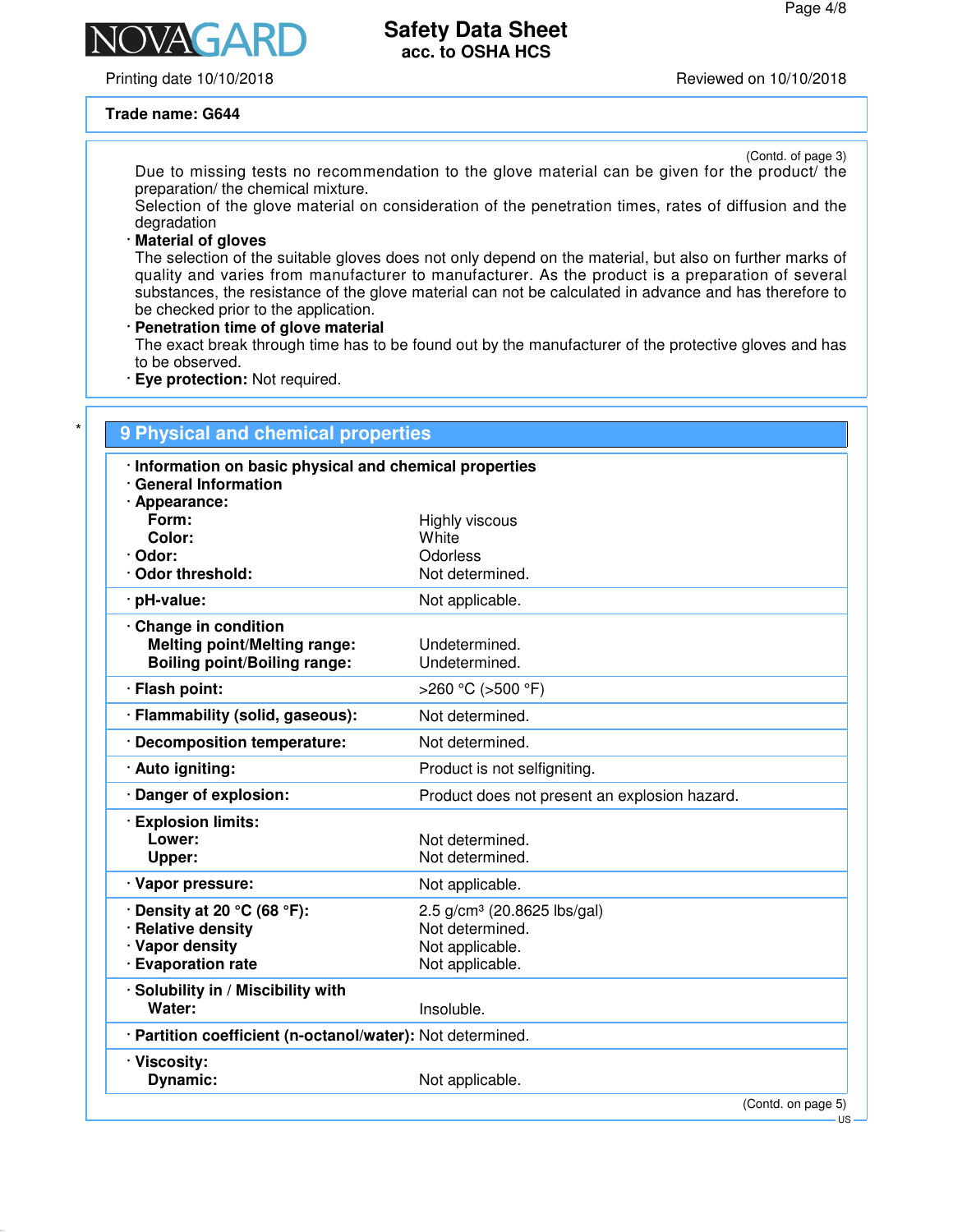

Printing date 10/10/2018 Reviewed on 10/10/2018

**Trade name: G644**

|                                           |                                                         | (Contd. of page 4) |
|-------------------------------------------|---------------------------------------------------------|--------------------|
| Kinematic:                                | Not applicable.                                         |                    |
| · Solvent content:<br><b>VOC content:</b> | $0.00 \%$                                               |                    |
| Solids content:<br>Other information      | 100.0 $%$<br>No further relevant information available. |                    |

## **10 Stability and reactivity**

- · **Reactivity** No further relevant information available.
- · **Chemical stability**
- · **Thermal decomposition / conditions to be avoided:**
- No decomposition if used according to specifications.
- · **Possibility of hazardous reactions** No dangerous reactions known.
- · **Conditions to avoid** No further relevant information available.
- · **Incompatible materials:** No further relevant information available. · **Hazardous decomposition products:**
- Carbon monoxide, carbon dioxide, silicon dioxide, formaldehyde

# **11 Toxicological information**

- · **Information on toxicological effects**
- · **Acute toxicity:**

· **LD/LC50 values that are relevant for classification:**

#### **1314-13-2 zinc oxide**

Oral LD50 >5,000 mg/kg (rat)

- · **Primary irritant effect:**
- · **on the skin:** No irritant effect.
- · **on the eye:** No irritating effect.
- · **Sensitization:** No sensitizing effects known.
- · **Additional toxicological information:**

· **Carcinogenic categories**

# · **IARC (International Agency for Research on Cancer)**

None of the ingredients is listed.

· **NTP (National Toxicology Program)**

None of the ingredients is listed.

· **OSHA-Ca (Occupational Safety & Health Administration)**

None of the ingredients is listed.

## **12 Ecological information**

- · **Toxicity**
- · **Aquatic toxicity:** No further relevant information available.
- · **Persistence and degradability** No further relevant information available.
- · **Behavior in environmental systems:**
- · **Bioaccumulative potential** No further relevant information available.
- · **Mobility in soil** No further relevant information available.

(Contd. on page 6)

US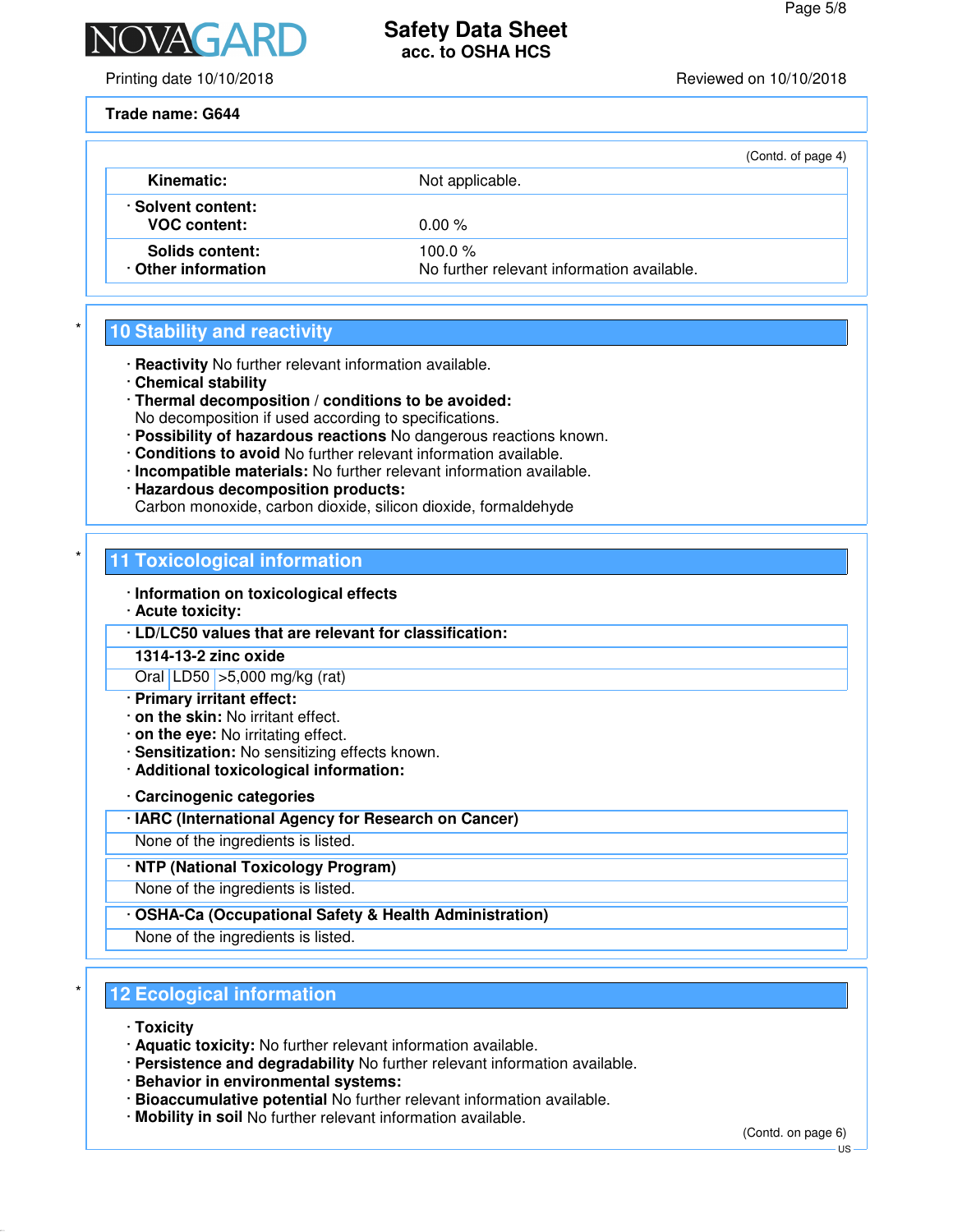

Printing date 10/10/2018 Reviewed on 10/10/2018

**Trade name: G644**

(Contd. of page 5)

- · **Ecotoxical effects:** · **Remark:** Very toxic for fish
- · **Additional ecological information:**
- · **General notes:**

Water hazard class 3 (Self-assessment): extremely hazardous for water Do not allow product to reach ground water, water course or sewage system, even in small quantities. Danger to drinking water if even extremely small quantities leak into the ground. Also poisonous for fish and plankton in water bodies.

- Very toxic for aquatic organisms
- · **Results of PBT and vPvB assessment**
- · **PBT:** Not applicable.
- · **vPvB:** Not applicable.
- · **Other adverse effects** No further relevant information available.

# **13 Disposal considerations**

· **Waste treatment methods**

· **Recommendation:**

Must not be disposed of together with household garbage. Do not allow product to reach sewage system.

- · **Uncleaned packagings:**
- · **Recommendation:** Disposal must be made according to official regulations.

| · UN-Number                              |                                                                                                                                                            |
|------------------------------------------|------------------------------------------------------------------------------------------------------------------------------------------------------------|
| · DOT, IMDG, IATA                        | <b>UN3077</b>                                                                                                                                              |
| · UN proper shipping name<br>$\cdot$ DOT | Environmentally hazardous substances, solid, n.o.s. (zinc<br>oxide)                                                                                        |
| · IMDG<br>∙ IATA                         | ENVIRONMENTALLY HAZARDOUS SUBSTANCE,<br>SOLID, N.O.S. (zinc oxide), MARINE POLLUTANT<br>ENVIRONMENTALLY HAZARDOUS SUBSTANCE,<br>SOLID, N.O.S. (zinc oxide) |
| · Transport hazard class(es)             |                                                                                                                                                            |
| · DOT, IMDG, IATA                        |                                                                                                                                                            |
| · Class<br>· Label                       | 9 Miscellaneous dangerous substances and articles<br>9                                                                                                     |
| · Packing group<br>· DOT, IMDG, IATA     | Ш                                                                                                                                                          |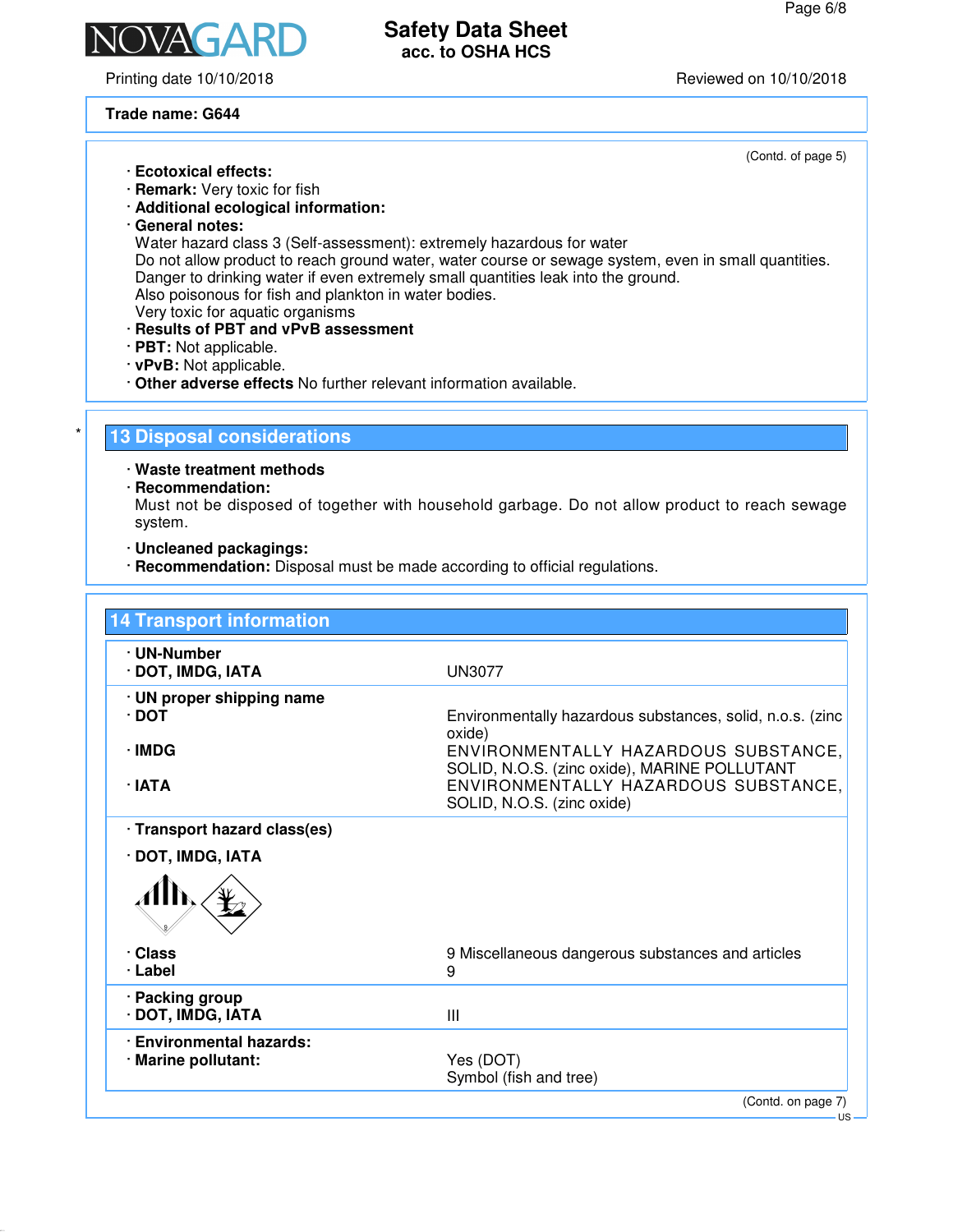

Printing date 10/10/2018 Reviewed on 10/10/2018

# **Safety Data Sheet acc. to OSHA HCS**

**Trade name: G644**

|                                                                                                 | (Contd. of page 6)                                                                                 |  |  |
|-------------------------------------------------------------------------------------------------|----------------------------------------------------------------------------------------------------|--|--|
| · Special marking (IATA):                                                                       | Symbol (fish and tree)                                                                             |  |  |
| · Special precautions for user                                                                  | Warning: Miscellaneous dangerous substances and<br>articles                                        |  |  |
| · Danger code (Kemler):                                                                         | 90                                                                                                 |  |  |
| <b>EMS Number:</b>                                                                              | $F-A, S-F$                                                                                         |  |  |
| · Stowage Category                                                                              | A                                                                                                  |  |  |
| · Stowage Code                                                                                  | SW23 When transported in BK3 bulk container, see<br>7.6.2.12 and 7.7.3.9.                          |  |  |
| · Transport in bulk according to Annex II of<br>MARPOL73/78 and the IBC Code<br>Not applicable. |                                                                                                    |  |  |
| · Transport/Additional information:                                                             |                                                                                                    |  |  |
| ∙ DOT                                                                                           |                                                                                                    |  |  |
| · Quantity limitations                                                                          | On passenger aircraft/rail: No limit                                                               |  |  |
|                                                                                                 | On cargo aircraft only: No limit                                                                   |  |  |
| · Remarks:                                                                                      | Special marking with the symbol (fish and tree).                                                   |  |  |
| ∙IMDG                                                                                           |                                                                                                    |  |  |
| $\cdot$ Limited quantities (LQ)                                                                 | $5$ kg                                                                                             |  |  |
| $\cdot$ Excepted quantities (EQ)                                                                | Code: E1                                                                                           |  |  |
|                                                                                                 | Maximum net quantity per inner packaging: 30 g<br>Maximum net quantity per outer packaging: 1000 g |  |  |
| · UN "Model Regulation":                                                                        | UN 3077 ENVIRONMENTALLY HAZARDOUS<br>SUBSTANCES, SOLID, N.O.S. (ZINC OXIDE), 9, III                |  |  |

# **15 Regulatory information**

· **Safety, health and environmental regulations/legislation specific for the substance or mixture** · **Sara**

- · **Section 355 (extremely hazardous substances):**
- None of the ingredients is listed.
- · **Section 313 (Specific toxic chemical listings):**
- 1314-13-2 zinc oxide
- · **TSCA (Toxic Substances Control Act):** All ingredients are listed.
- · **Proposition 65**
- · **Chemicals known to cause cancer:**
- None of the ingredients is listed.
- · **Chemicals known to cause reproductive toxicity for females:**
- None of the ingredients is listed.
- · **Chemicals known to cause reproductive toxicity for males:**
- None of the ingredients is listed.
- · **Chemicals known to cause developmental toxicity:**
- None of the ingredients is listed.

(Contd. on page 8)

US